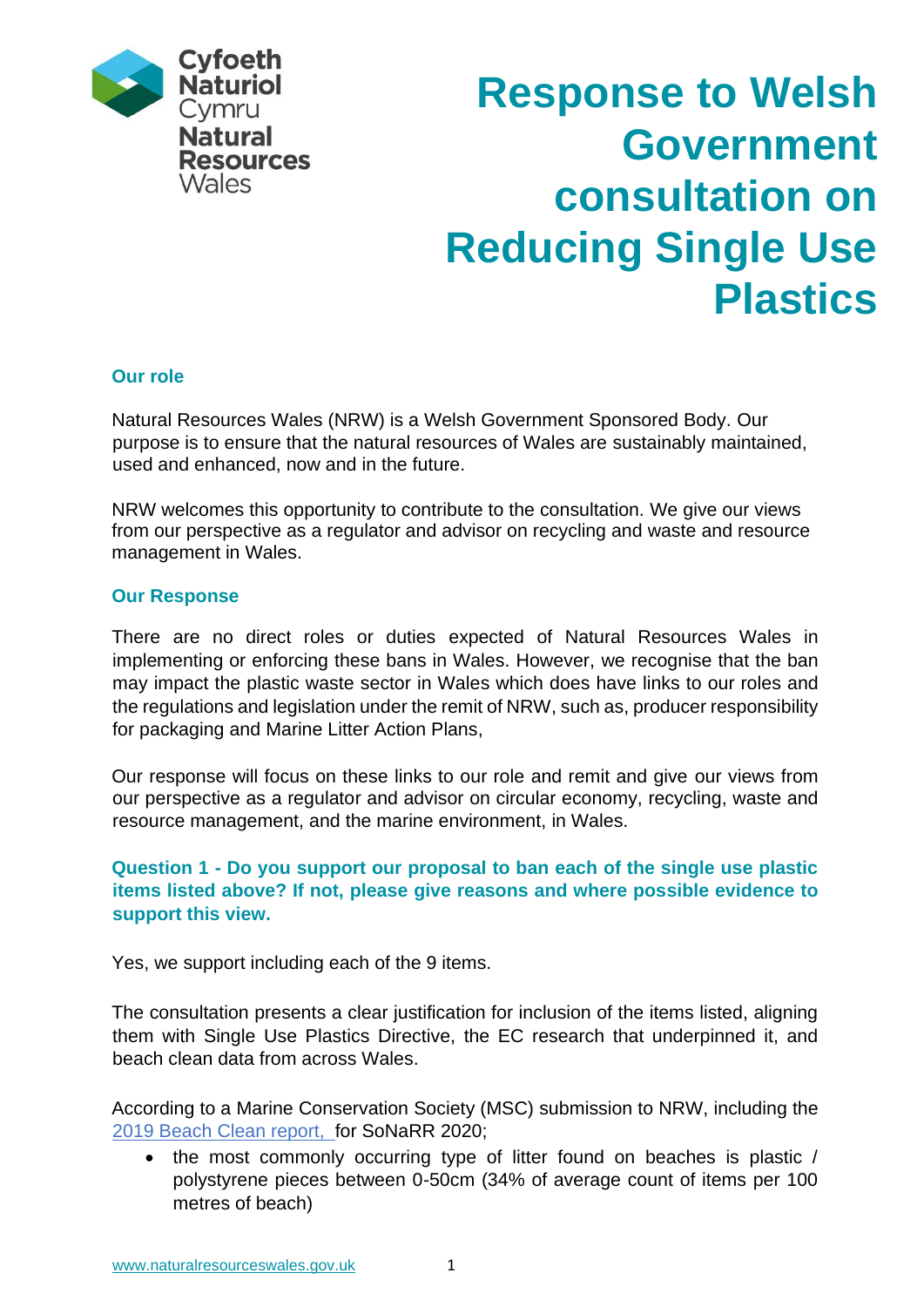- Cotton bud sticks, plastic/polystyrene cutlery, trays, straws, food containers and cups account for 3.8% of beach litter by item count.
- In the 26-year period that the Beach Watch programme has been running, there has been a 13% increase in all plastic litter recorded and an 11% increase in cotton buds.

# **Question 2 - Do you agree the potential environmental and social benefits of our proposals will outweigh the potential impacts on people in Wales? Please give reasons and where possible evidence to support this view.**

#### Yes, we agree.

The research commissioned by Welsh Government provides useful insight into the visual dis-amenity costs of single use plastics and potential reductions that could be achieved through the ban.

When the full net costs of the management and impacts of single use items are factored in the true costs of the plastic single use, items would be much higher than the financial value/costs currently applied to them.

Behaviour change and consumer opinion following the single use carrier bag charge may provide insight into how willing consumers are to absorb additional costs to achieve environmental gain and identify potential perverse consequences such as some customers just switching to buying bags for life each time they shop.

The expansion of initiatives like Plastic Free communities in Wales has demonstrated that that communities, businesses and individuals in Wales are already choosing to avoid the single use plastics included in the ban.

# **Question 3 - Do you agree with our assessment of the potential benefits and impacts our proposals will have on businesses, including manufacturing, in Wales? Please give reasons and where possible evidence to support this view.**

Yes, we agree with the findings of the preliminary research commissioned by WG published in May this year and the conclusion that the small extra costs for businesses would be outweighed by the environmental and social benefits.

The research may need to be re-considered in light of the Covid-19 pandemic, more information is included in the answer to Question 5 below.

## **Question 4 – Should oxo-degradable plastics be included on the list of items to be banned? Please provide evidence to support this view.**

Yes, we agree with the inclusion of oxy-degradable plastics and this is consistent with the Single Use Plastics Directive.

Oxy-degradable plastics pose many of the impacts and risks of harm to the environment as plastics produced from petrochemicals, in particular the production of micro-plastics, so it is right they are included in the scope of these proposals.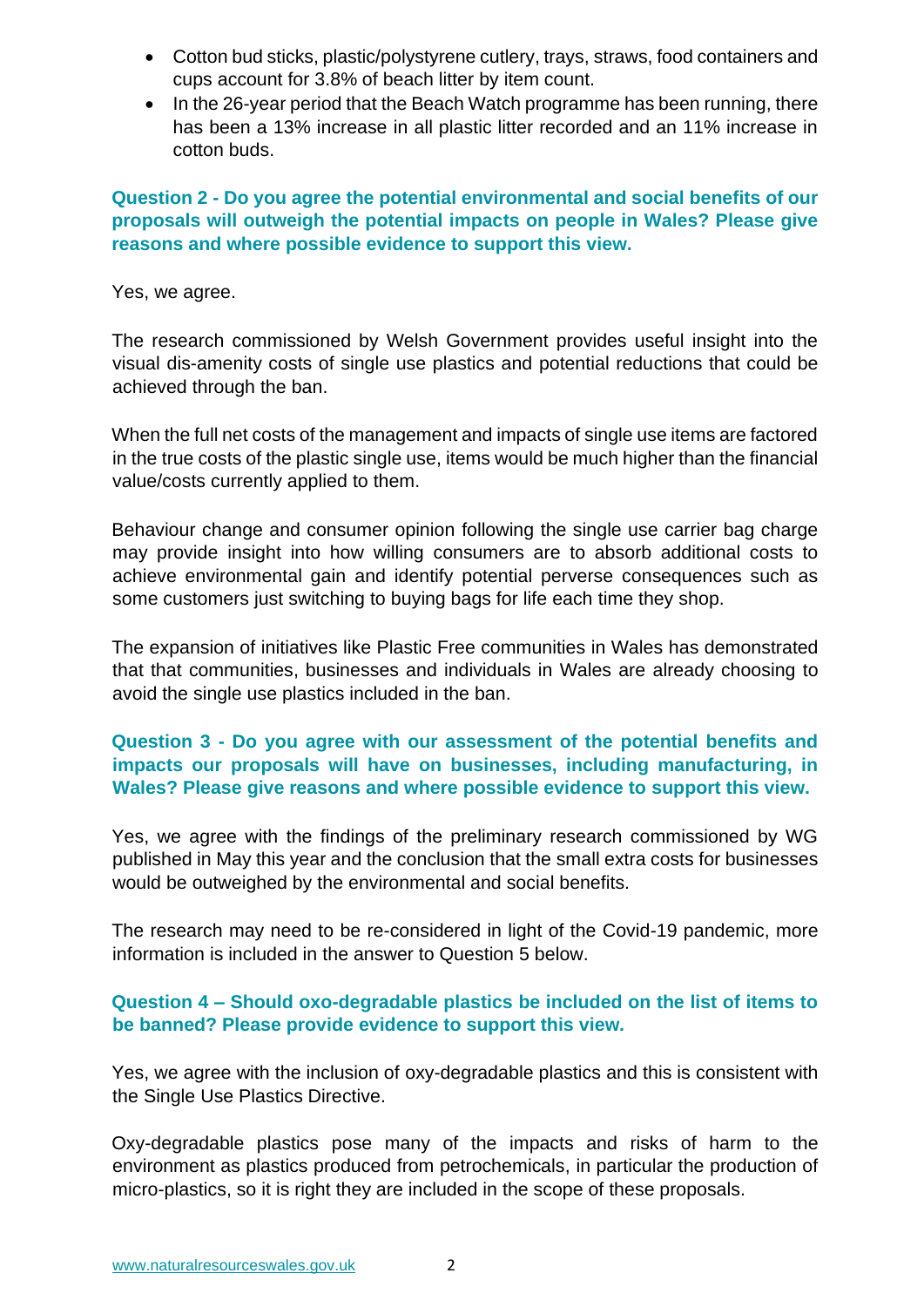As oxy-degradable plastics can appear identical to conventional plastics it is very hard to differentiate between the different materials. These types of plastics are not suitable for long-term reuse or recycling with conventional plastics. If present in the plastic recycling process oxy-degradable plastics can contaminate and impact the quality and uses of recycled plastic outputs.

There are currently no clear definitions or standards for of bio-degradable, oxydegradable, compostable and bio-plastics and therefore we believe this ban should apply to all types of petrochemical and bio-based plastics. We recommend that any mention of the different types of plastics in this ban is accompanied by clear definitions and standards which could link to the most appropriate treatment, recycling, or recovery options for each material.

Including oxy-degradable plastics would be another important step to reducing microplastics in the marine environment and build on the steps taken in the Environmental Protection (Microbeads) (Wales) Regulations 2018.

We recommend any definitions of oxy-degradable plastics in these Regulations is consistent will any definitions used in the other new Regulations including the reformed Packaging Regulations and Plastic Tax.

# **Question 5 – Do you believe the COVID-19 pandemic has resulted in changes to the market that are currently not accounted for in our research? Please give reasons and where possible evidence to support this view.**

The impacts and changes on markets and consumer behaviour is still evolving and changing which may impact on research carried out before, or in the early stages of the pandemic.

Many manufacturers across the U.K. and the world have re-focused or moved to producing personal protective equipment (PPE) and medical equipment for use in the pandemic. Further research would be needed to determine the extent of this shift in Wales and the impacts on producing other products.

Studies have shown that the Covid-19 virus survives on plastic for similar lengths of time as other hard surfaces and this can be longer than other soft surfaces such as cardboard and wood. We recommend that any decisions for the continued use of plastic as a result of Covid-19 are fully assessed and evaluated.

The impacts on the hospitality and service sectors have been widely seen and reported in the media, particularly in relation to how businesses can and do operate. Restrictions have resulted in many food businesses starting or expanding their take-away services that will have resulted in an increase in amount and range of take-away containers and utensils supplied.

Behavioural research could be considered to explore if the public and businesses see single use items as cleaner and safer options and if they believe customers having their own reusable items is the safest option for the public and members of staff.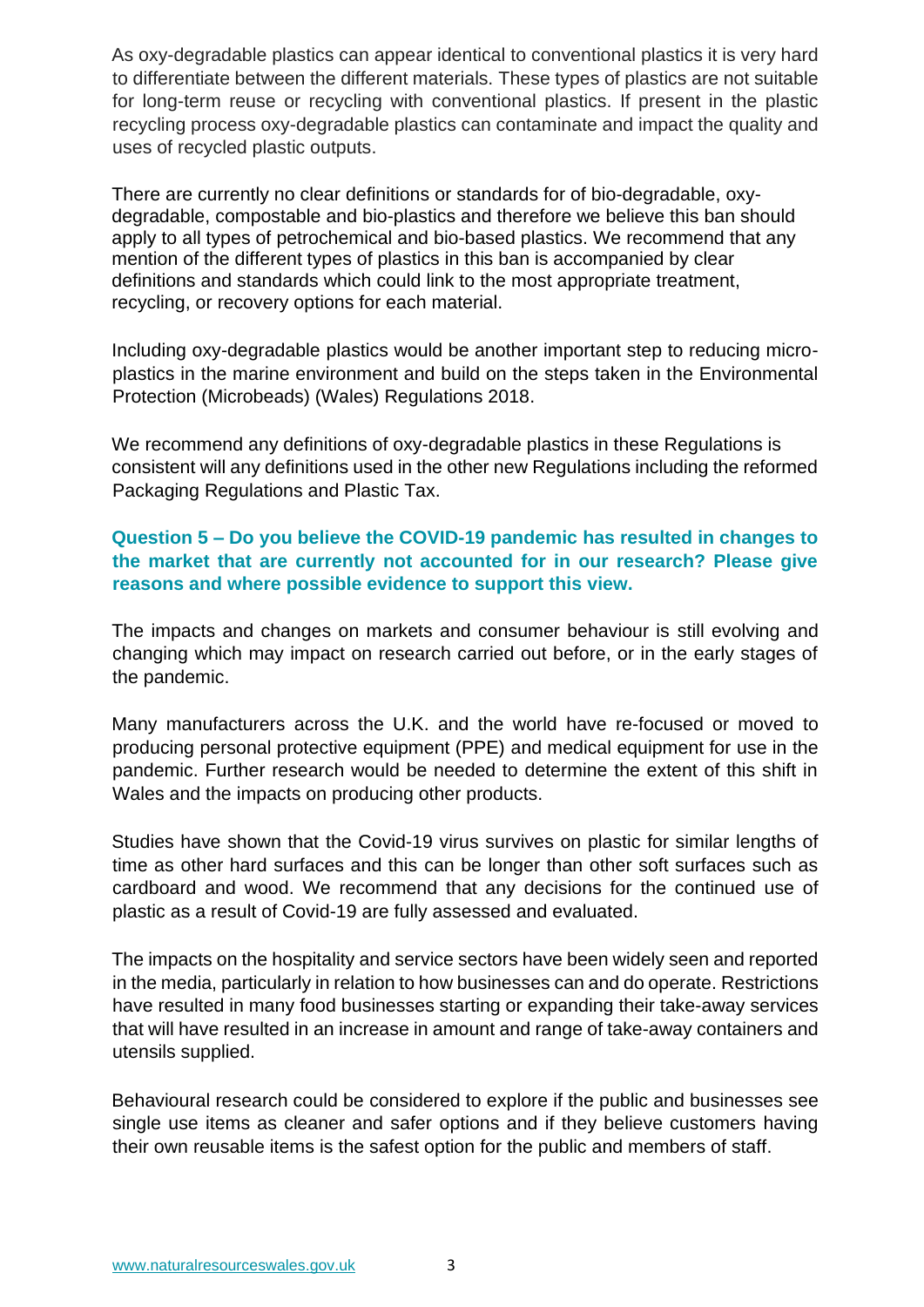#### **Question 6 – Do you agree with the exemptions we are proposing and how can we make them as clear and practicable as possible to apply? Please give reasons and where possible evidence to support this view.**

We agree that where there is clear evidence that for medical reasons a single use item is the most appropriate and safest option then an exemption is appropriate.

Any exemption introduces the opportunity for abuse, or excuse, to not comply with these bans and make monitoring compliance with the restrictions harder for the regulator checking compliance.

Including an exemption for 'people with a disability' may pose a challenge for any retailer assessing if their customers fall within scope of this exemption. A clear position would assist in this and would need to include which disabilities fall within scope and which don't and what assessment the retailer/provider can reasonably be expected to make.

Clear definitions of exemptions and guidance for both manufacturers, business and regulators determining if the products are in scope of any exemptions will reduce these challenges and risks of abuse or non-compliance.

Further analysis could be considered to see if where re-usable items are not suitable for medical reasons if any other materials could be suitable, for example paper straws.

# **Question 7 – Are there other exemptions we should consider in relation to all of the single use plastic items in our proposal? If so, please provide evidence to support this view.**

To be as robust, ambitious and effective as possible we believe exemptions should be kept to a minimum.

Annex 1 states that cotton buds are used in medical settings for taking microbiological cultures and DNA samples etc, this will also apply to Covid-19 testing. It is unclear whether single use cotton buds would be exempt in a medical setting, and if not, the reasoning for this, e.g. availability of suitable non-plastic alternatives.

## **Question 8 – Do you agree the proposed timescale for the implementation of the bans provides sufficient time for businesses of all types to adapt? Please give reasons and where possible evidence to support this view.**

From experience as a regulator these timescales may prove a challenge to be able to resource and train members of staff to inspect, monitor and enforce these new restrictions and bans from the implementation date.

#### **Question 9 - Do you agree with the proposed use of Civil Sanctions?**

As a regulator we find Civil Sanctions a beneficial tool in carrying out our regulatory activities. We believe that Civil Sanctions could provide a proportionate and practical response to breaches of the ban.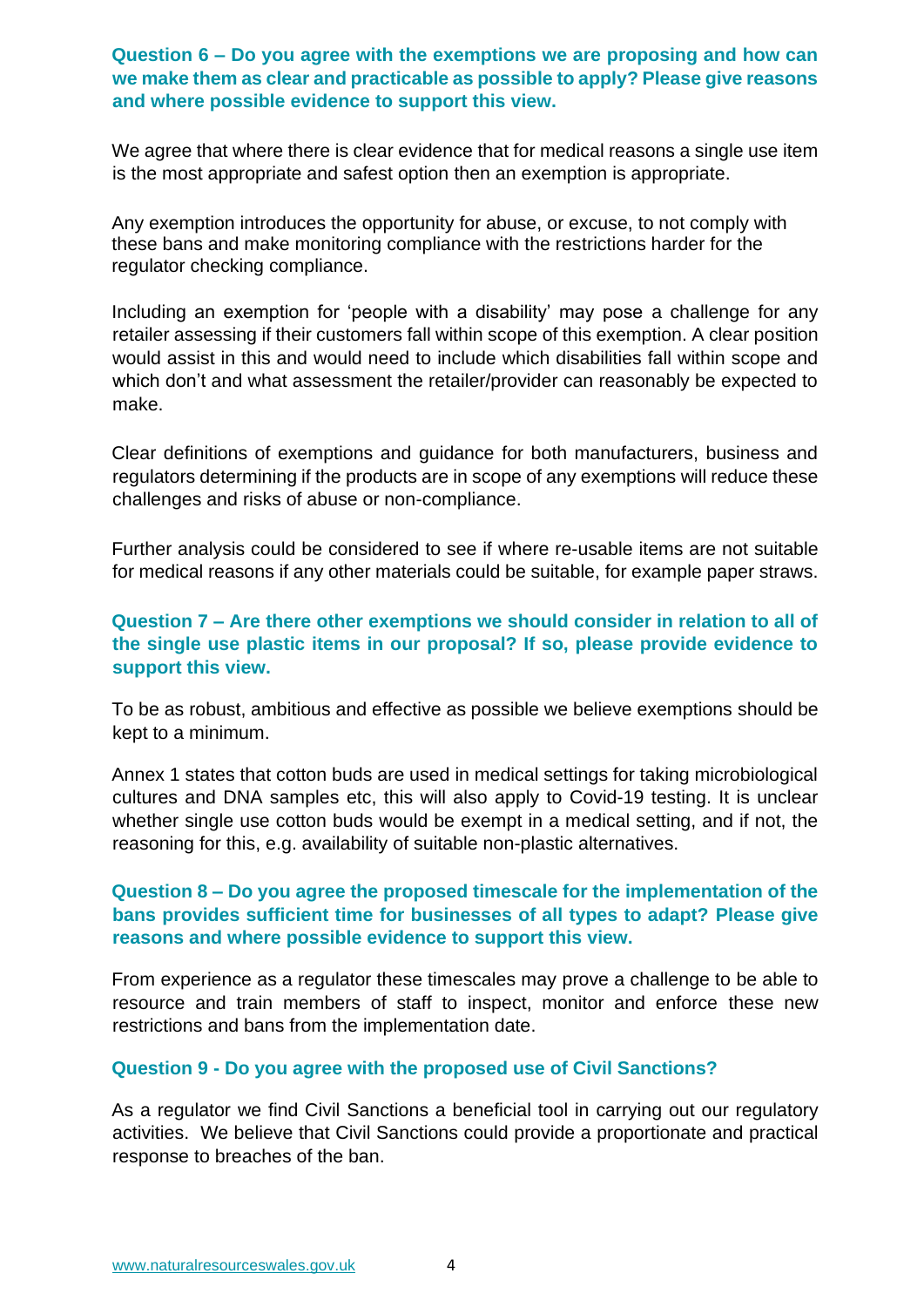Civil sanctions provide the opportunity to achieve positive outcomes from noncompliance whilst reducing the burden on both the regulator, the alleged offender and the Court system.

Civil sanctions also provide the opportunity for regulators to directly apply the costs of enforcement to the offender.

Further consideration will be needed into which specific Civil sanctions, e.g. Fixed Penalty Notices, are appropriate for any offences. If these are new powers or sanctions for the regulator, they will need time to establish new processes and governance to apply them.

## **Question 10 - Do you agree Local Authorities should enforce the bans?**

We believe that if appropriately resourced, and with sufficient time to implement, Local Authorities would be able to enforce these bans.

We do not believe that NRW is the most appropriate body to regulate these bans because we currently have limited regulatory interactions with the businesses affected by these bans.

There will be challenges for whoever enforces these bans due to the large number and range of businesses currently selling the items to be banned and these challenges will differ depending on the size, demographics and geography of the area, e.g. urban or rural areas.

Robust and proportionate enforcement is vital for bans and restrictions to be effective and achieve the desired outcomes. In order to be effective compliance monitoring and enforcement must be adequately funded. As these Regulations do not apply any charges or fees to businesses then consideration is needed into how this work will be appropriately funded.

Local Authorities experience of enforcing the Plastic Bag charges in Wales should assist them in enforcing these bans.

# **Question 11 – Should wet wipes be included in future proposals for further bans or are there other measures which should be introduced to address them, for example Extended Producer Responsibility? Please give reasons and where possible evidence to support this view.**

Wet wipes have been shown to be a persistent issue on beaches and wastewater systems. In their 2017 [2017 Beach Watch](https://www.mcsuk.org/media/GBBC_2017_Report.pdf) Report, MCS reported a 94% increase in wet wipes found on UK beaches compared to the previous year, with wet wipes found on average 27.4 times per 100 metres of beach cleaned. MCS data submitted to NRW for SoNaRR 2020 reports that the average count of wet wipes recorded during cleans on Welsh beaches has increased by 361% between 2005 and 2019.

Consumer behaviour and responsible marketing are also key factors in this issue. Products misleadingly labelled as 'flushable' that do not meet the ['Fine to Flush'](https://www.water.org.uk/news-item/fine-to-flush-a-major-new-development-in-the-fight-against-fatbergs/) UK water industry standard should be a priority.

Wet wipes containing plastic do not break down in the sewer like toilet paper, they block pipes which causes flooding to homes and business and sewage, including plastic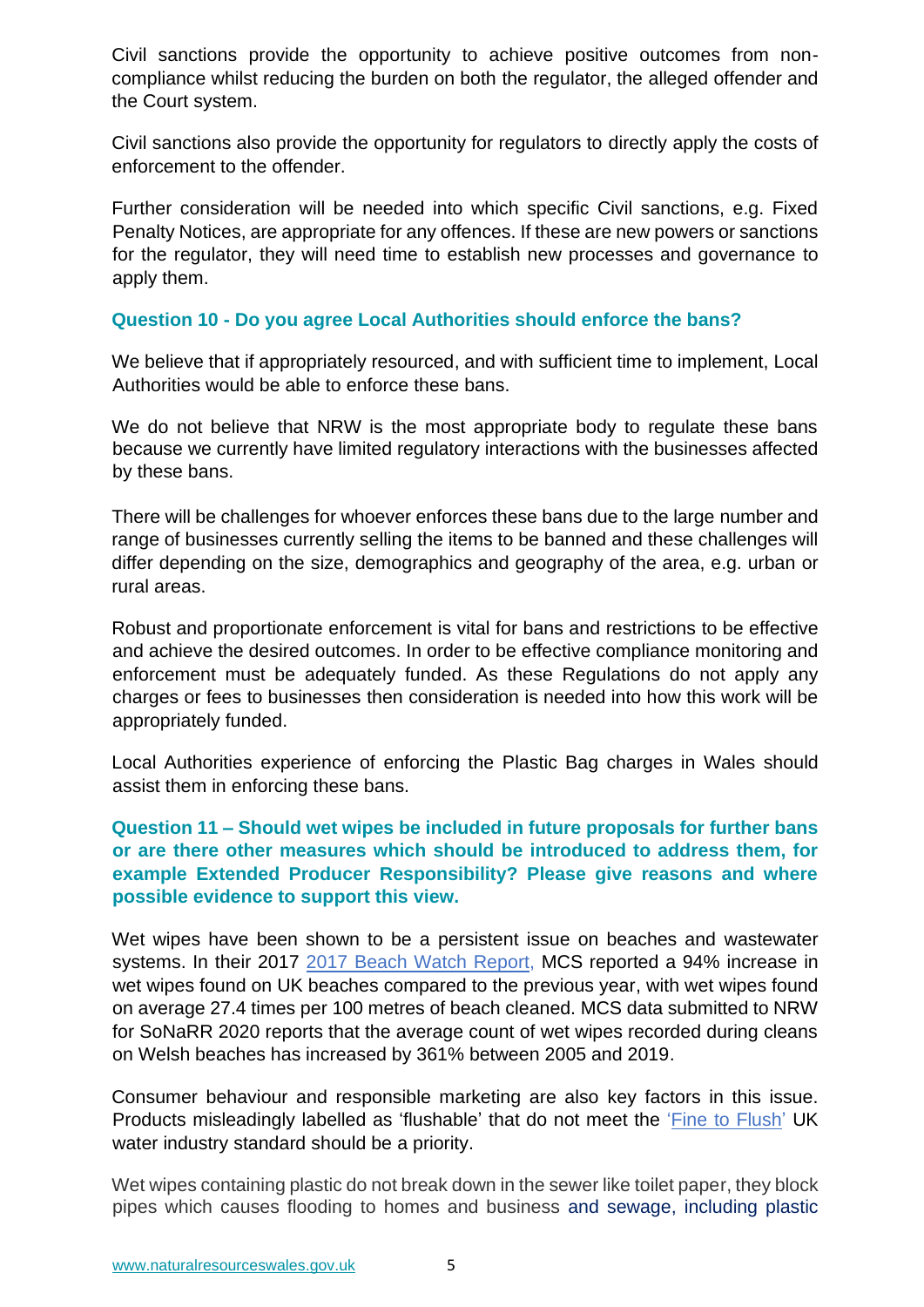items, to enter watercourses and land. Banning wet wipes containing plastic would not only reduce littering but also help protect homes, businesses, communities and the environment from the impacts of flooding.

Any initiative should occur in parallel with increased public campaigns to encourage responsible use of wipes and raise awareness as to their composition and impacts on the environment and wastewater systems.

Extended Producer Responsibility could be applied to wet wipes. NRW can support WG is further consideration of this with our experience of applying this to the packaging, waste electrical and electronic equipment.

# **Question 12 – Are there any other items that should be included in any future proposals to tackle single use plastics? Please give reasons and where possible evidence to support this view.**

To be as ambitious as possible future proposals should look at all unnecessary single use items, regardless of material. All products and materials have an impact and any way this can be prevented should be a priority to moving towards a circular economy in Wales.

The initial focus could be on materials that are currently difficult, or have limited options, to be recycled such as laminated and composite products and packaging.

Significant amounts of single use items, particularly plastic, are used for food packaging. Any future considerations for food packaging must take take into full life impacts for both the packaging and food item to ensure that unintended consequences are not caused, for example increases in food waste caused by damage or reduction in shelf-life of food.

We support Welsh Government's work to understand commercial fishing gear use and disposal needs in Wales. This could be developed further through Extended Producer Responsibility obligations.

The Covid-19 pandemic has led to significant increase in singles use items, particularly disposal facemasks and gloves. Consideration on how this can be tackled, and reusable and durable items encouraged is urgently needed to ensure the Covid-19 pandemic does not also become a plastic pandemic.

# **Our Key Points;**

We support the introduction of a ban on the supply and use of these nine single use plastic items in Wales. The ban will help eradicating unnecessary single use items and and support moving Wales towards a Circular Economy. To be truly ambitious these restrictions can be developed further to introduce bans and restrictions on the supply and use of unnecessary single use, disposable items, regardless of material.

As well as being a legal requirement measures like this should aim to encourage manufacturers and businesses to make responsible decisions or choices around eradicating all unnecessary single use items.

Other policy drivers, such as reform of the Packaging Regulations, DRS and Plastic tax can support these bans.